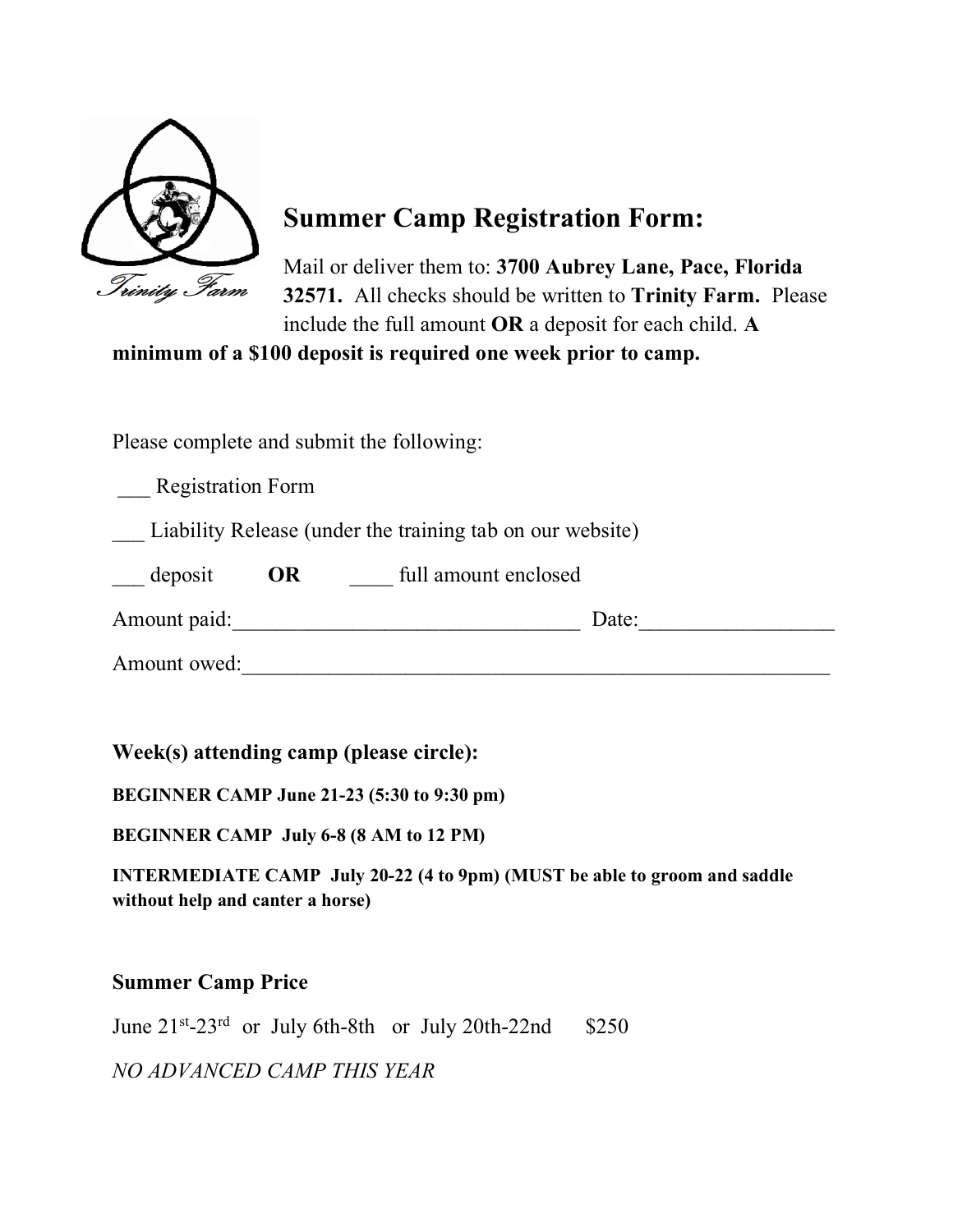The advanced camp is a weekend camp/sleepover for riders who already train with us. The riders must be comfortable riding bareback, cantering in open fields, trail riding and getting on ANY and all types of horses. They must also be willing to work hard, accustomed to staying up late and getting up early…the days are long and fun, but also a lot of hard work. They may also go to the river and off site for activities. The cost is \$300. You will be required to send food and other supplies needed for the weekend.

# **Activities:**

Our summer camp will include all levels of riders. We welcome children 5 years old and up. Along with riding and learning about horses and their care, our campers will be participating in activities such as painting horses, arts and crafts, relay races, popsicle parties, movies, cooking, and so on. We will play games such as an Egg and Spoon on horses, feed sack racing, and Horseless Jumping. Campers will also learn how to practice being safe around horses, enjoy water balloon races, compete in sponge and bucket relays, ride a buck, play musical stalls, and much more.

Lunch will NOT be provided due to possible allergies and dietary needs. All children will need to bring a lunch and plenty of drinks if they do not want water. Water will be provided near the ring when the children are mounted. Please call or text 850-449-6586, or call our landline, 850-995-8898 for more information.

This year we are also having an evening camp and a day camp for beginners. We will be riding, playing games and then when the sun goes down or when it gets too hot we will watch movies on the lawn or doing an inside activity. Please bring a chair, blanket, mat, float, bean bag, or anything to sit on. The kids are welcome to bring special snacks. We will have popcorn and a box of movie candy per child for the evening campers. We will have lemonade or water during the movie, and ringside. They are welcome to bring soda or anything else they would like to drink or eat if they want more, or a variety other than what we will offer.

## *Please send these items with your child daily:*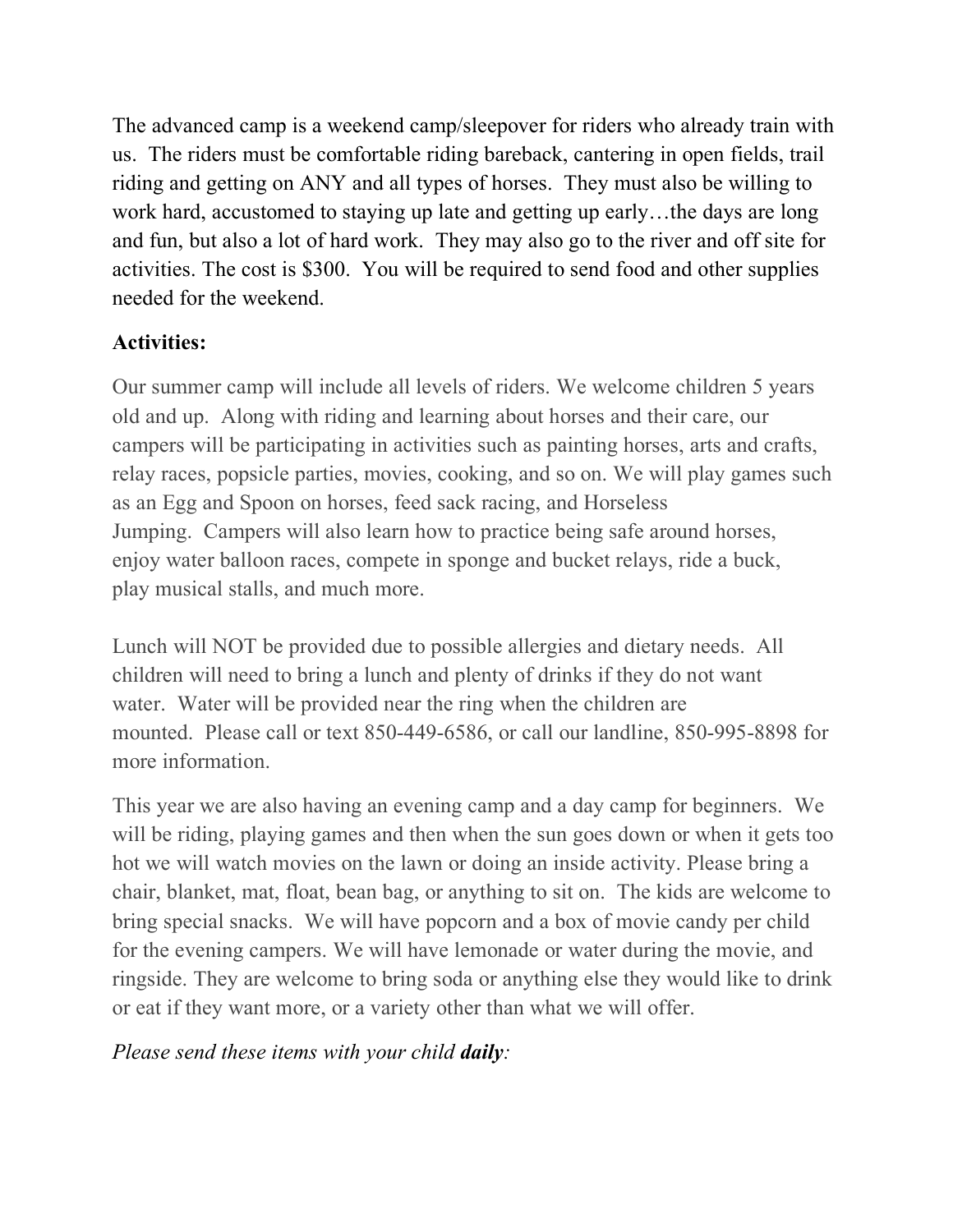#### **For Riding:**

 Sturdy long pants, preferably riding pants (NO JEANS WITH ANY "BLING" ON THE POCKETS. This will scratch the saddles.)

A short-sleeved shirt

 Boots: It's not necessary to purchase riding boots, but you should choose a sturdy shoe or boot with a sole that is neither too thick nor too thin and has a heel of 1 to 1 ½ inches. Tennis shoes are NOT appropriate for riding.

 Riding helmet: We have plenty of helmets at the stable, but you are welcome to bring your own ASTM/SEI approved helmet.

#### **Other Clothing & Items (in some type of bag):**

 An extra set or two of clothes in case your child gets dirty, wet, or will be painting (please let your child know which clothes they are allowed to wear when they are painting)

 Closed-toed shoes, such as tennis shoes, to wear when they are not riding and flip flops (only to be worn when your child is INSIDE, NEVER AROUND HORSES)

A hat with a brim, sunglasses, and/ or sunvisers

A raincoat (as needed)

Sunscreen

Insect repellant

A refillable water bottle with their name on it, or a recognizable design.

 A lunch (we have a refrigerator and a microwave to store drinks and to heat up food)

#### **PLEASE LABEL ALL PERSONAL ITEMS!**